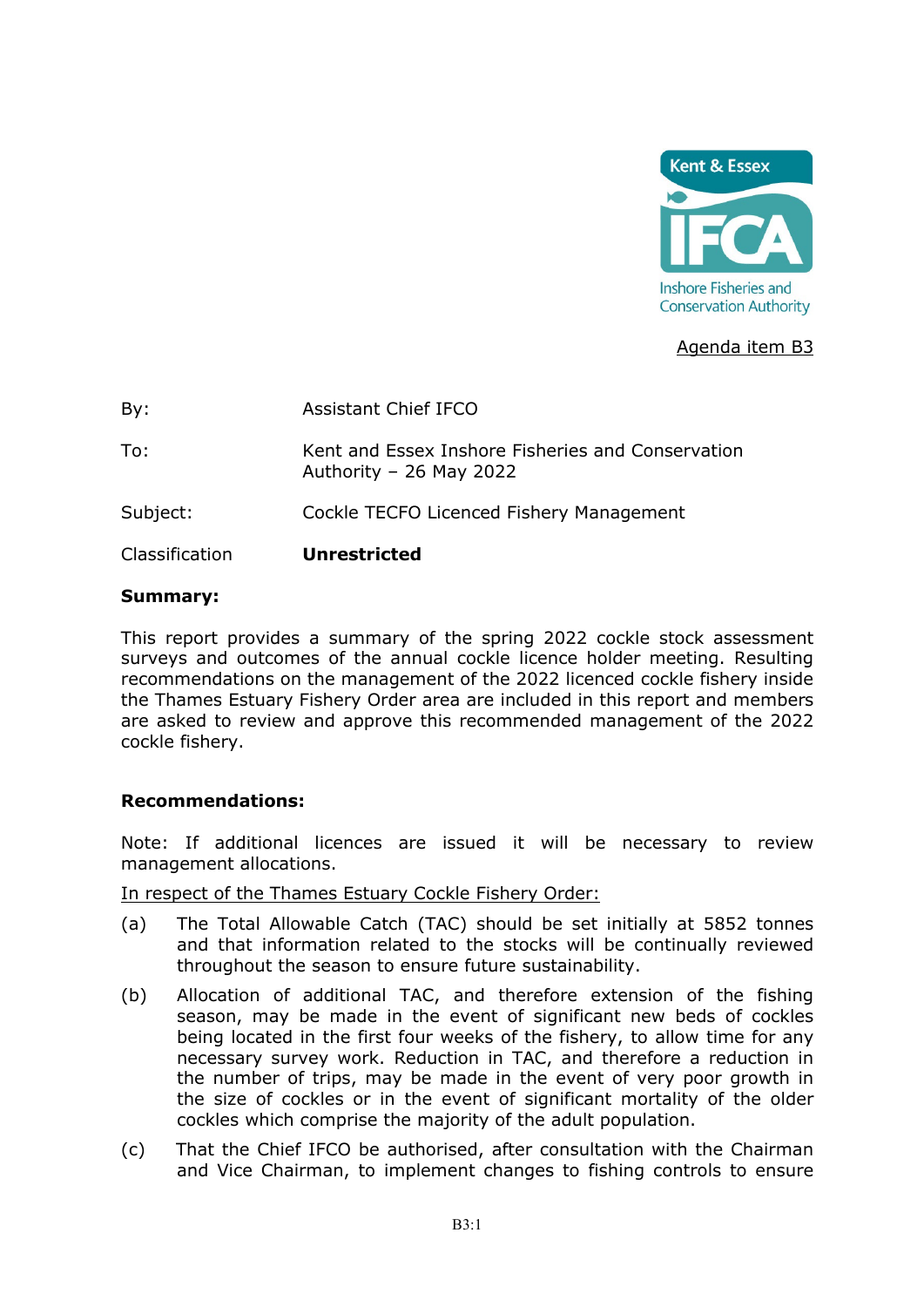future sustainability including for the purposes of (b). These will be communicated to Members following decisions being made.

- (d) That the fishery will commence at 1800 hrs on 26 June 2022.
- (e) Provisional fishing allocations will be as follows, this will also be subject to further amendment;
- (f) The fishing season will be divided into weekly specified fishing periods which will run from 1800 hrs on Sunday to 1200 hrs on Friday and during these periods licence holders will be permitted to make the following specified numbers of landings (Reg. No. 7). This will maximise production when meat yields and quality are at their best.

| <b>Dates</b>                       | Specified landings per period |
|------------------------------------|-------------------------------|
| $26$ June – 29 July (5 weeks)      |                               |
| 31 July - 23 September (8 weeks)   |                               |
| 25 September – 7 October (2 weeks) |                               |

- (g) As part of the specified trips laid out in (f), licence holders will be required to undertake a minimum of 2 trips during the season within Area 6 and no more than 1 trip within Area 15.
- (h) The maximum quantity of cockles that may be landed or carried on board will remain at 13.6m<sup>3</sup>/500 baskets per fishing trip (approx. equivalent 11 tonnes).
- (i) As is usual it is recommended that sections of Areas 1, 2 and 3 should be closed at all times during the period June - September inclusive. These areas are defined as inshore sections of Areas 1, 2 and 3 from Two Tree Island at Leigh-on-Sea in the West to The Coastguard Station at Shoeburyness in the East and also within the area of Shoeburyness East Beach. (This closure applies only to the area inside the moorings and where there are no moorings closer to the shore than a distance of 300 metres measured from mean high water mark.)

#### In respect of the licence fee:

(i) The licence fee will be increased to  $£6694$  in line with RPI of 7.2%.

#### In respect of the issuing of additional Cockle Fishery Licences:

- (k) That the number of licences should be restricted.
- (l) The Regulating Order gives a right, to those that held a licence last year, to be granted a licence for this coming season and therefore those 14 licences should be granted as adequate stocks are available.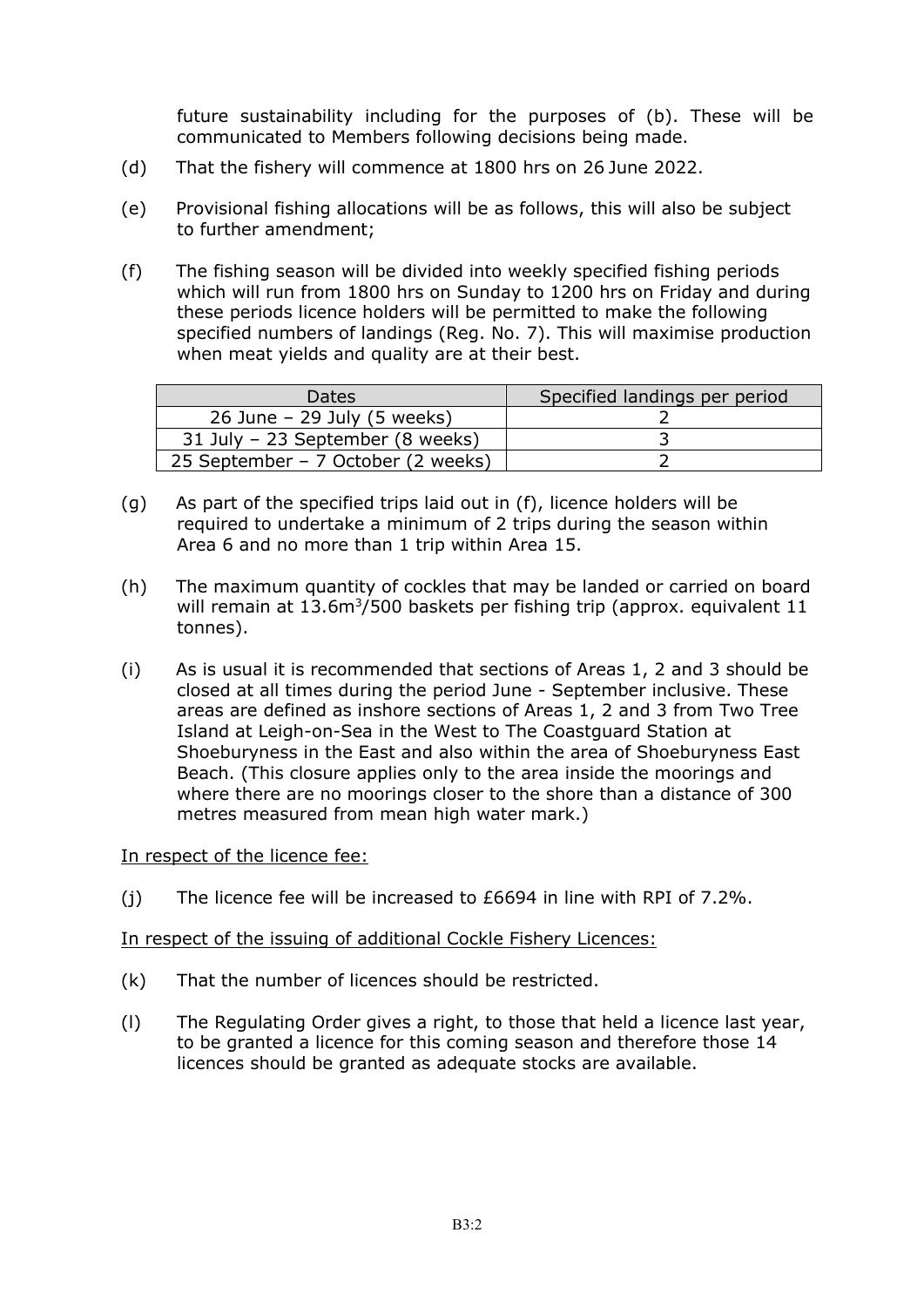### **1. THAMES ESTUARY COCKLE FISHERY ORDER 1994**

## **1.1 2021 Cockle fishery**

As previously reported, the cockle fishery within the area of the Thames Estuary Cockle Fishery Order (TECFO) opened between 20 June 2021 and 8 October 2021 with a total of 16 weeks fishing. During this period a total of 6160 tonnes were landed from within the TECFO area.

### **1.2 Spring 2022 Cockle Stock Surveys**

### **1.2.1 Method**

Stock surveys on the main harvesting areas of the Maplin and Foulness sands commenced on 29 March 2022 over the low ebb spring tides which gave best access to the drying sands that extend out to three miles offshore in some sections (a chart showing the cockle management areas is attached at Appendix A). These surveys took five days to complete, covering a total area of 69.8 km<sup>2</sup> (22.3 miles<sup>2</sup>) and a total of 519 quadrat samples were taken. The sandflats were accessed from land using two Honda All-Terrain Vehicles for transportation and cockles were dug out from a  $0.1 \text{ m}^2$  quadrat at each sample point, counted, weighed and the age determined (the method is described in more detail in the annual cockle report). The surveys were undertaken by the Authority's officers in teams of four. It is necessary to complete surveys during periods of spring tides when the ebb tide leaves the sands dry and these tide times result in the surveys being carried out around sunrise.

Whilst undertaking these surveys, additional samples were collected for Marine Ecological Surveys Ltd that are working for DP World to assess whether port dredging has an impact on cockle stocks.

### **1.2.2 Results**

Analysis of the survey results show that, following poor recruitment in 2019 and 2020, there are lower numbers of adult cockles on the Maplin and Foulness Sands (fig. 1). Stock on the Maplin Sands is, from an adult stock perspective, at a reasonable level, although lower than last year as expected and comprised of older cockles which we would expect to lose through natural mortality this year, and small numbers of 2019 and 2020 cockles.

Limited numbers of cockles have been recruited into the stock over the previous two years and the better spatfall seen in 2021 does not yet form part of the commercially available stock as it has not grown sufficiently to reach minimum size.

These 2021-year class cockles are not expected to reach the minimum commercial size of 16mm until the end of this year and so are not included within the TAC, as is normal. As a result, whilst stocks of adult, commercially sized cockles are acceptable, they are approaching the lower end of the normal range and a conservative approach must be taken in the setting of the 2022 TAC.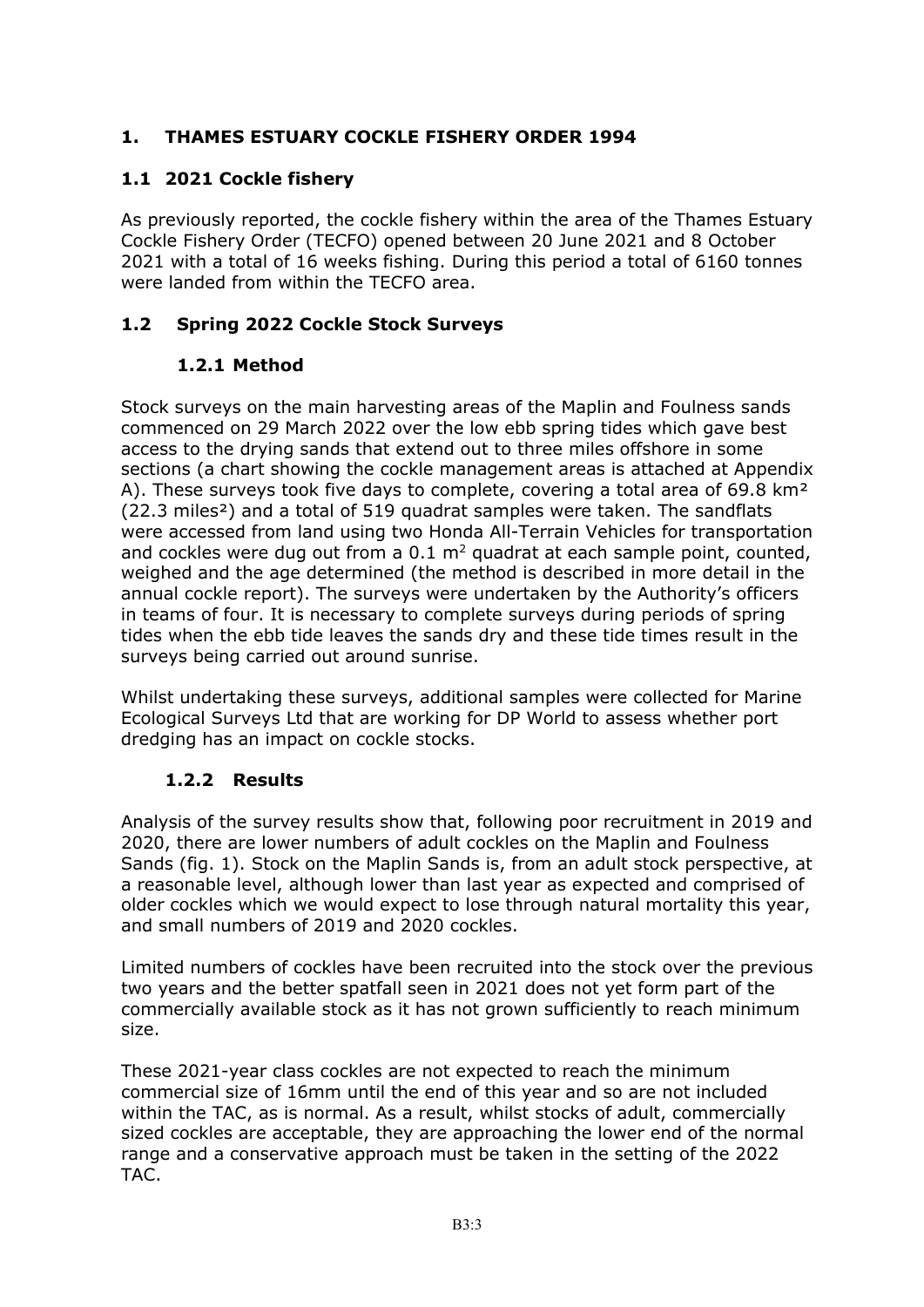

The graphs below show the latest stock situation.

*Fig. 1: Abundance of cockles from 2005 to 2022 in the main cockle harvesting areas of the Maplin and Foulness sands.*



*Fig. 2: Abundance of spat before and after the first winter from 2003 to 2022 in the main cockle harvesting areas of the Maplin and Foulness sands.*

Surveys of additional cockle grounds beyond the major harvesting areas have also been completed. Areas 8, 9 and 12 have proven to be very productive in recent years, and area 15 (North Margate Sands) produced significant numbers of cockles in 2020 with over 1500 tonnes being removed by the fleet, which was unexpected as this area had not been fished for over 13 years. Areas 8 and 15, which had been so productive in previous years were kept closed in 2021 due to low stock. All of these areas have been considered when setting this years' TAC.

Area 15 was closed by the Authority last year to see if it could receive a spatfall which would allow a more regular, sustainable fishery on this area. The surveys show that this has been successful and there are significant quantities of young cockles on this ground, albeit in a very small, dense patch of seabed. A number of 3 year old adult cockles also remain on the ground. As a result, one trip of the fleet on this area, with no increase in TAC is recommended with potential for further trips if growth is very good.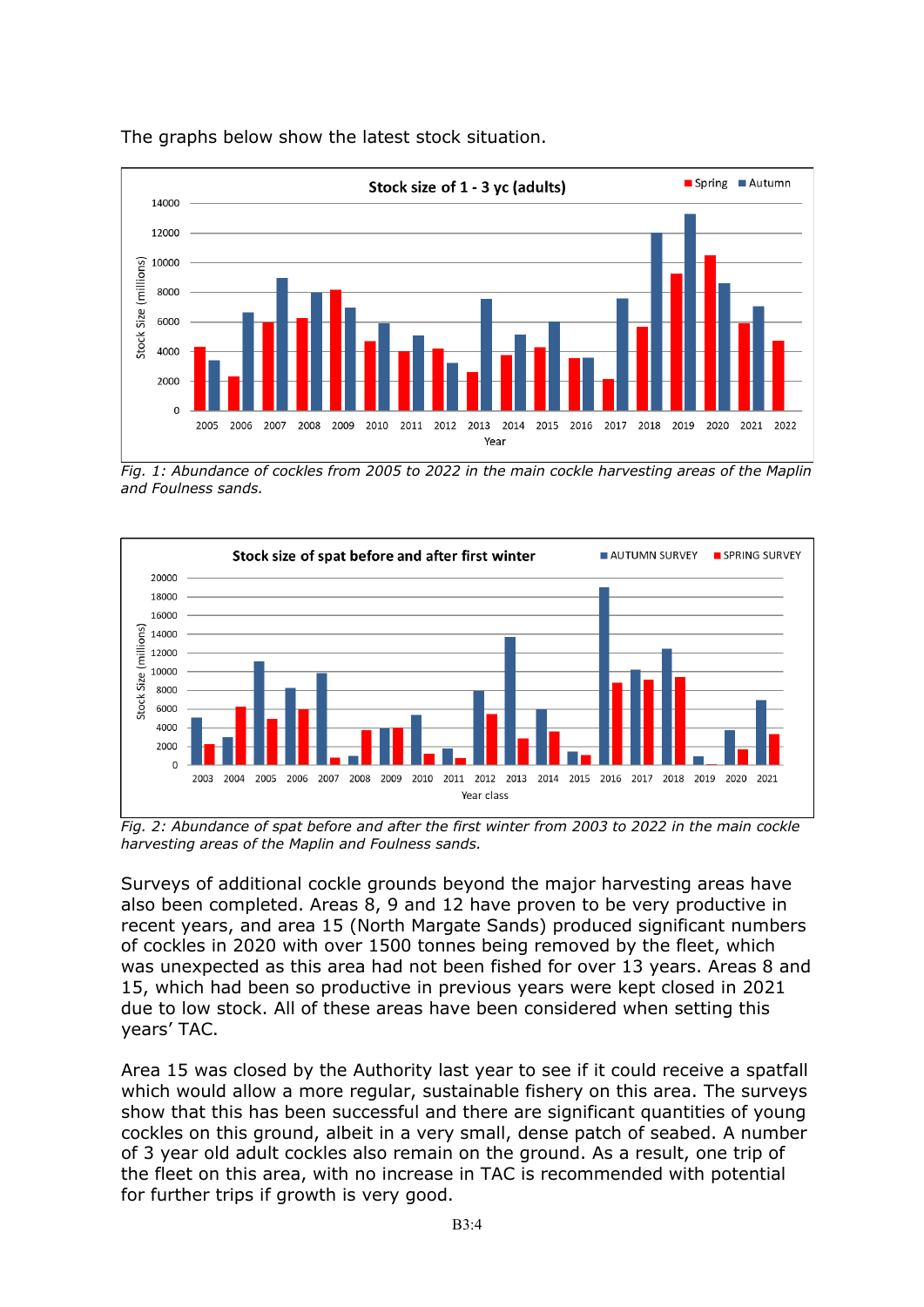Areas 8, 9 and 12 do not appear to contain the same numbers of cockles this year as they have in recent years. From the peak in 2019, when the area produced very good quantities of cockles, the stocks have reduced substantially and no cockles were harvested from there in 2021 as the area was closed to fishing. Surveys are ongoing on these areas, however, sufficient stocks are not expected to be found to make them economically viable.

### **1.2.3 Conclusion and TAC**

The extremely poor recruitment in 2019 was in turn followed by a 2020 recruitment event which fell into the lower end of the normal range. Recruitment in 2021 was just below average and should start to reverse the drop in adult stock numbers for next year. However, recruitment during 2022 will be critical in stabilising the adult stock

Analysis of survey data indicates that the recommended Total Allowable Catch (TAC) that can be taken from the beds will be 6006 tonnes. This is a conservative figure taking into account the current stock level across multiple sites as well as the recruitment events of 2019 – 2021.

### **1.3 Cockle licence holders meeting**

On 13 May a meeting was held with the cockle fishery licence holders. The management of the 2022 fishery along with specific dates for the fishery and the number of trips per week were discussed and the majority of the details reported here were agreed by the majority of the licence holders. Licence holders requested that they be permitted, prior to the season, to undertake a yield test of cockles from each harvesting area. This has happened in previous years and officers intend to permit it again. Licence holders also requested that, if the cockles within Area 15 grow quickly as is expected, that consideration be given to allowing more trips of the fleet in that area, even if the overall TAC is not increased.

### **1.3 2022 Fishery Management**

Following consideration of the previously discussed items I **RECOMMEND** the following management measures. If additional licences are issued it will be necessary to review management allocations.

#### **Recommendations:**

Note: If additional licences are issued it will be necessary to review management allocations.

In respect of the Thames Estuary Cockle Fishery Order:

- (a) The Total Allowable Catch (TAC) should be set initially at 5852 tonnes and that information related to the stocks will be continually reviewed throughout the season to ensure future sustainability.
- (b) Allocation of additional TAC, and therefore extension of the fishing season, may be made in the event of significant new beds of cockles being located in the first four weeks of the fishery, to allow time for any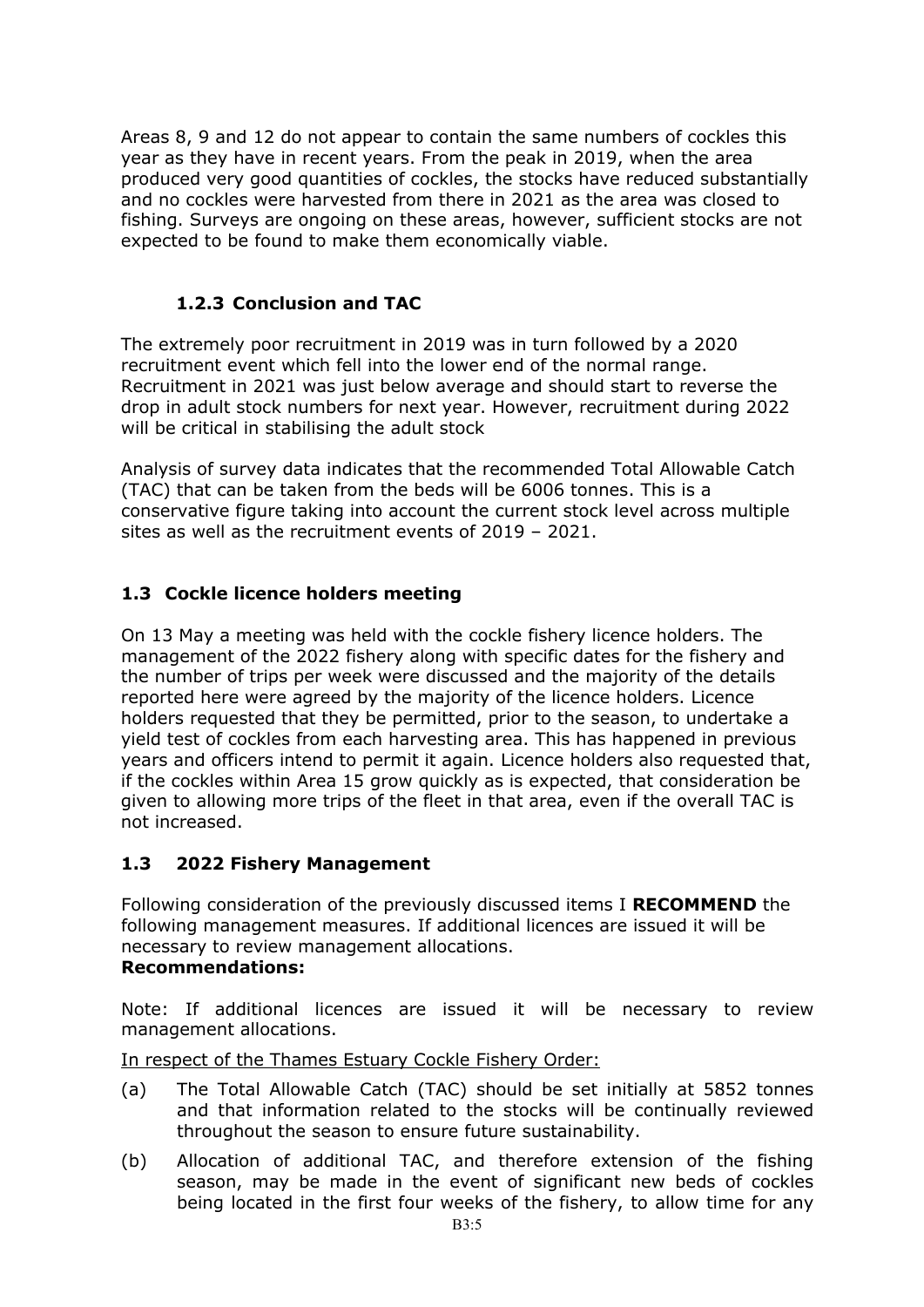necessary survey work. Reduction in TAC, and therefore a reduction in the number of trips, may be made in the event of very poor growth in the size of cockles or in the event of significant mortality of the older cockles which comprise the majority of the adult population.

- (c) That the Chief IFCO be authorised, after consultation with the Chairman and Vice Chairman, to implement changes to fishing controls to ensure future sustainability including for the purposes of (b). These will be communicated to Members following decisions being made.
- (d) That the fishery will commence at 1800 hrs on 26 June 2022.
- (e) Provisional fishing allocations will be as follows, this will also be subject to further amendment;
- (f) The fishing season will be divided into weekly specified fishing periods which will run from 1800 hrs on Sunday to 1200 hrs on Friday and during these periods licence holders will be permitted to make the following specified numbers of landings (Reg. No. 7). This will maximise production when meat yields and quality are at their best.

| Dates                              | Specified landings per period |
|------------------------------------|-------------------------------|
| 26 June $-$ 29 July (5 weeks)      |                               |
| 31 July - 23 September (8 weeks)   |                               |
| 25 September – 7 October (2 weeks) |                               |

- (g) As part of the specified trips laid out in (f), licence holders will be required to undertake a minimum of 2 trips during the season within Area 6 and no more than 1 trip within Area 15.
- (h) The maximum quantity of cockles that may be landed or carried on board will remain at 13.6m<sup>3</sup>/500 baskets per fishing trip (approx. equivalent 11 tonnes).
- (i) As is usual it is recommended that sections of Areas 1, 2 and 3 should be closed at all times during the period June - September inclusive. These areas are defined as inshore sections of Areas 1, 2 and 3 from Two Tree Island at Leigh-on-Sea in the West to The Coastguard Station at Shoeburyness in the East and also within the area of Shoeburyness East Beach. (This closure applies only to the area inside the moorings and where there are no moorings closer to the shore than a distance of 300 metres measured from mean high water mark). Note: Within Areas 1 and 2 Southend Borough Council licencing conditions apply.

The Authority is asked to **APPROVE** the above recommendations.

### **1.4 Licence Fees**

There have been no increases since 2018. This year the intention is to seek the Minister's consent for an increase in the basic amount in line with an RPI of 7.2%.

The Authority is asked to **APPROVE** that the licence fee will increase to £6694.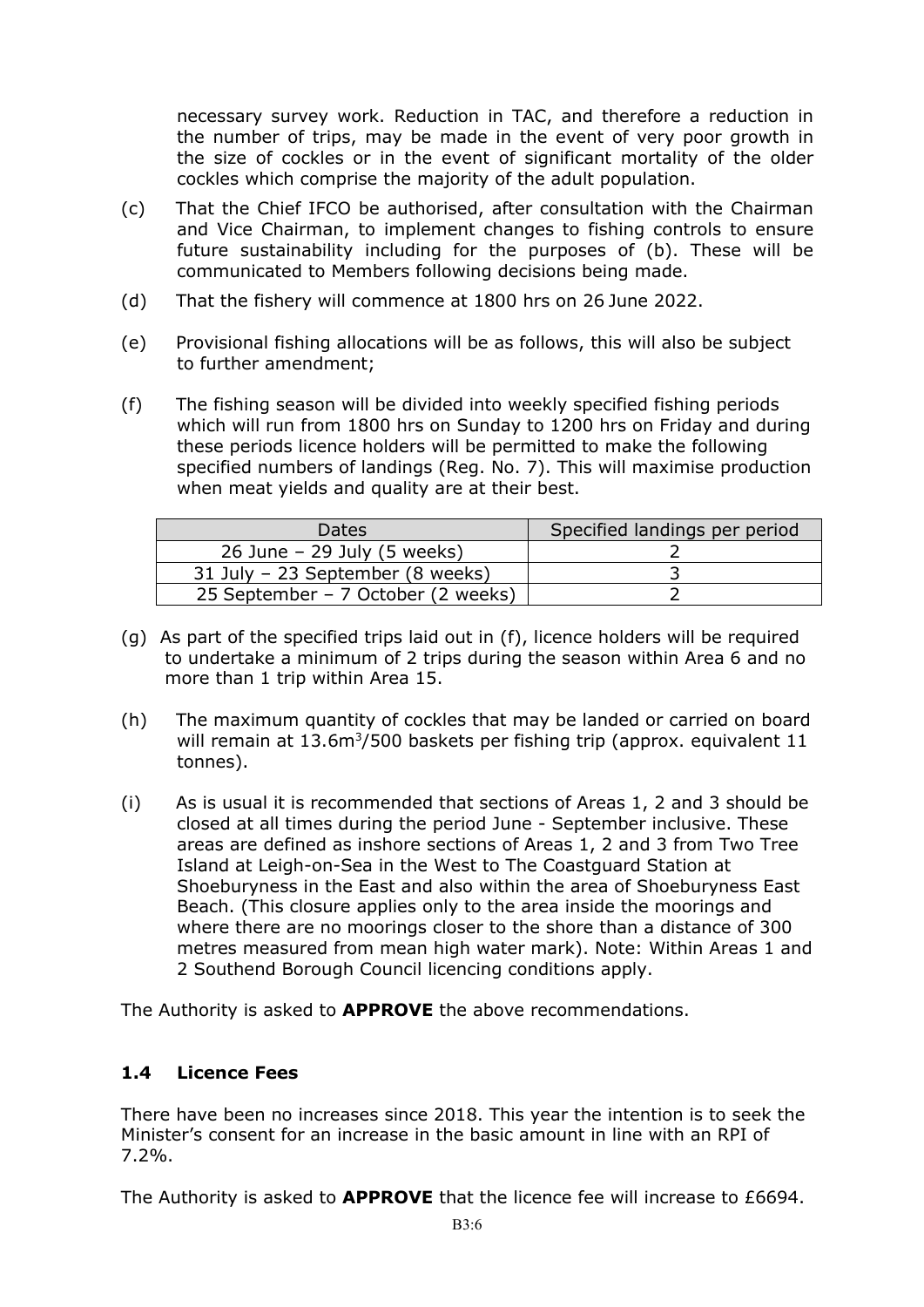#### **1.5 Consideration of Issuing Cockle Fishery Licences - Formal Procedure**

The Thames Estuary Cockle Fishery Order gives rights to a licence for those that have held licences during the previous 24 months (section 4(8)(b)). The Authority may also issue, subject to directions given by the Minister, licences in such numbers and to such persons as it may determine as defined in section 4 (5) of the Order.

It will be necessary to proceed with the following formal procedure by considering whether to limit the number of licences that will be issued and if so how many and to whom these should be granted.

As required by the Order, consultation has taken place with those likely to be substantially affected by a limitation on the number of licences issued. This consultation was undertaken via a letter sent to interested parties, who were made aware that they could provide representation in writing or apply to the Authority to speak to this meeting; eight written requests for additional licences were received. These are included in appendix B.

Consideration will need to be given to the level of stocks and future prospects for the fishery. Last year the Authority resolved that no additional licences would be granted for the 2020 fishery and that licences would only be issued to the existing 14 licence holders. Stocks are lower this year than in 2020 and 2021, however the spatfall in 2021 should start to reverse the downward trend in adult stocks. This will be seen with more certainty prior to the 2023 fishery.

Once a decision has been made by the Authority it will be necessary to inform the Minister to allow him to give directions if so decided under Section 4(5) of the Thames Estuary Cockle Fishery Order.

#### **Recommendations:**

**(k) That the number of licences should be restricted.** 

#### **(l) The Regulating Order gives a right, to those that held a licence last year, to be granted a licence for this coming season and therefore those 14 licences should be granted as adequate stocks are available.**

#### **1.6 Fishing in Marine Protected Areas**

Under Regulation 48(3) of the Conservation (Natural Habitats) Regulations 1994, Wildlife and Countryside Act 1981 and the Countryside and Rights of Way Act 2000 the Authority is required to give notice to Natural England of intention to issue licences to fish for cockles within designated SSSI, EMS and Ramsar inter-tidal sites. The Authority's management of the TECFO area cockle fishery is subject to a Habitat's Regulation Assessment as it occurs within several European Marine Sites (Essex Estuaries SAC, Mid-Essex Coast SPA, Thames Estuary and Marshes SPA and Outer Thames SPA). The required appropriate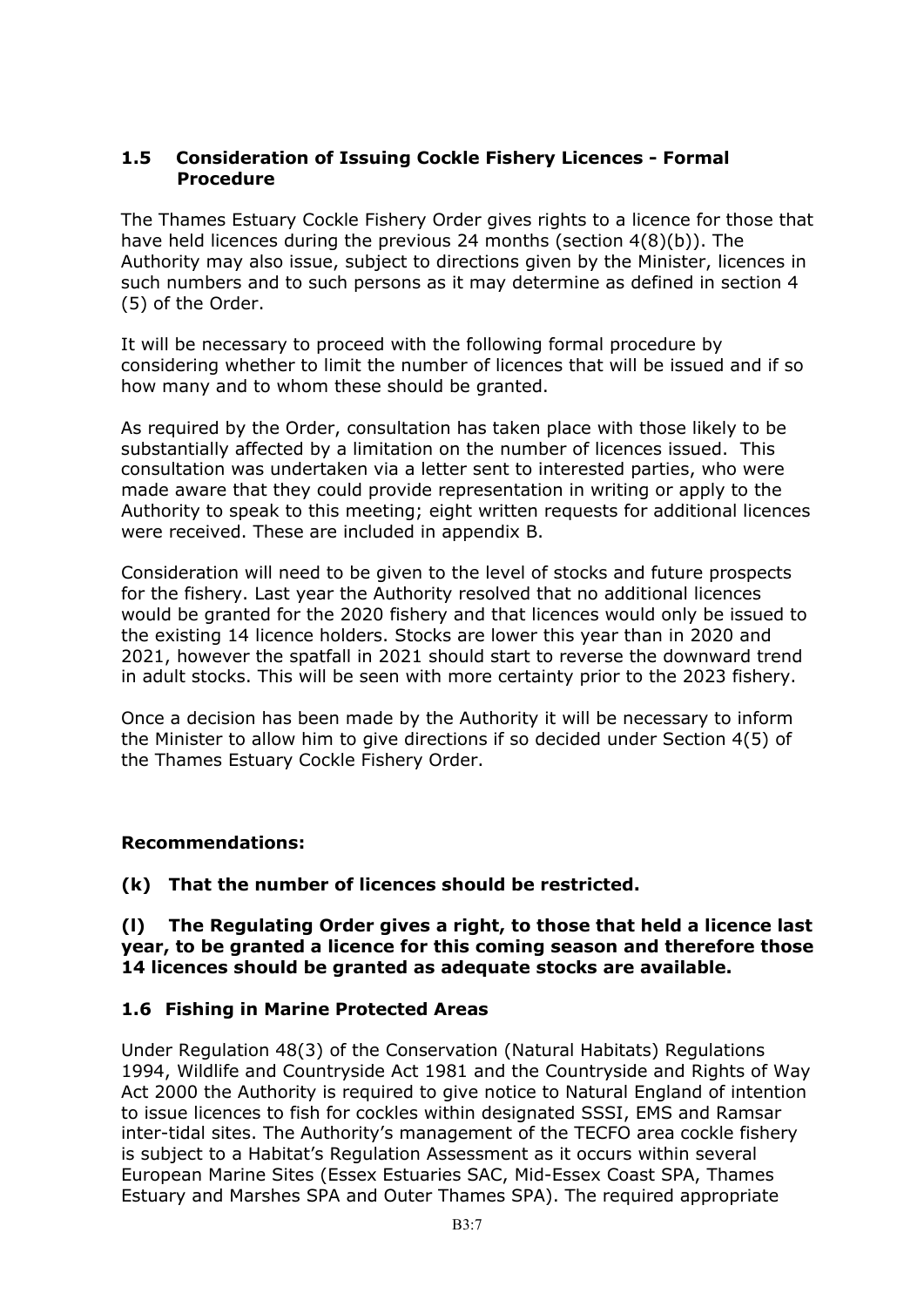assessment of the impacts of this fishery on protected features has been updated from previous years to be consistent with the approach adopted under the Defra revised approach to managing fisheries in European Marine Sites. VMS data collected in previous years was a key part of the assessment, allowing a 'fishing footprint' to be calculated and further monitoring of VMS data will be an important factor in order to assess any impacts of cockle suction dredging. The appropriate assessment for 2022 was submitted to Natural England for advice and has received a positive response from Natural England. A copy of this appropriate assessment is provided in appendix C.